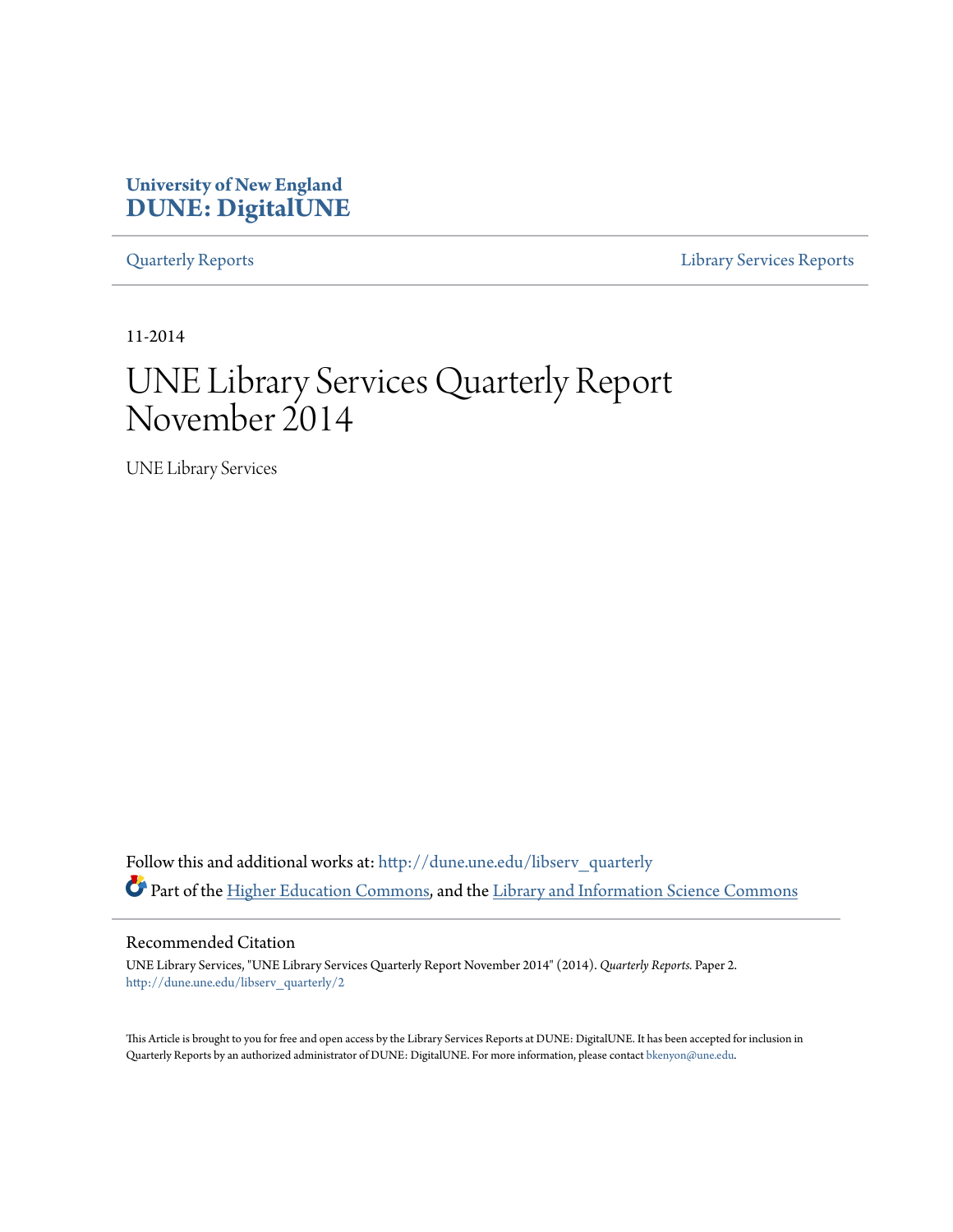

## $\frac{EW\,ENGLAND}{L\,Unary\,S\,envoes}$  UNE Library Services Report to the Board of Trustees Nov. 2014

Top Issues that UNE Library Services is working on during this period & their alignment with the UNE Strategic Plan and Mission

#### **1. Maximizing and improving student space in both campus Libraries**

The Jack S. Ketchum Library underwent an extensive renovation to the front entrance during the summer of 2014 resulting in the beautiful two-story glass enclosed UNE Gallery. This exciting new space is being used for art exhibits, lectures, live music, meetings, classes and more, and represents a reframing of the Library space as a center for research, study, and collaborative cross-disciplinary learning.



*Renovated exterior at Ketchum Library*



*Students enjoy studying in the new Gallery space*

**2. Incorporating activities and exhibits at the new UNE Art Gallery in the Ketchum Library into Biddeford Campus life**

We invite the UNE community to please visit and enjoy the new UNE Art Gallery in the Ketchum Library on the Biddeford Campus.

The first gallery exhibition is now open and will continue through November 25. *Bernard Langlais: The Maine Artist's Animals* features a large collection of animal works by Maine artist Bernard Langlais (1921- 1977) placed in context by Professor Susan McHugh of the UNE English Department. The collection is a gift to UNE by Colby College and the Kohler Foundation. In addition, the gallery hosted its first talk for the Human-Animal Studies International Speaker series.

For future exhibits and programs, a faculty and staff committee has been convened for planning.

The Gallery is open Sun-Thurs, 8am - 11pm; Fri-Sat, 8am - 9pm, and may be booked on Ad Astra for small events and presentations.



*Art Gallery interior* 

**Both of these top issues address the following UNE Strategic Initiatives:**

- **#2: UNE will have a culture and infrastructure that support students and faculty in research and scholarship.**
- **#3: UNE will have a learning-centered environment for active involvement in campus life and community engagement.**